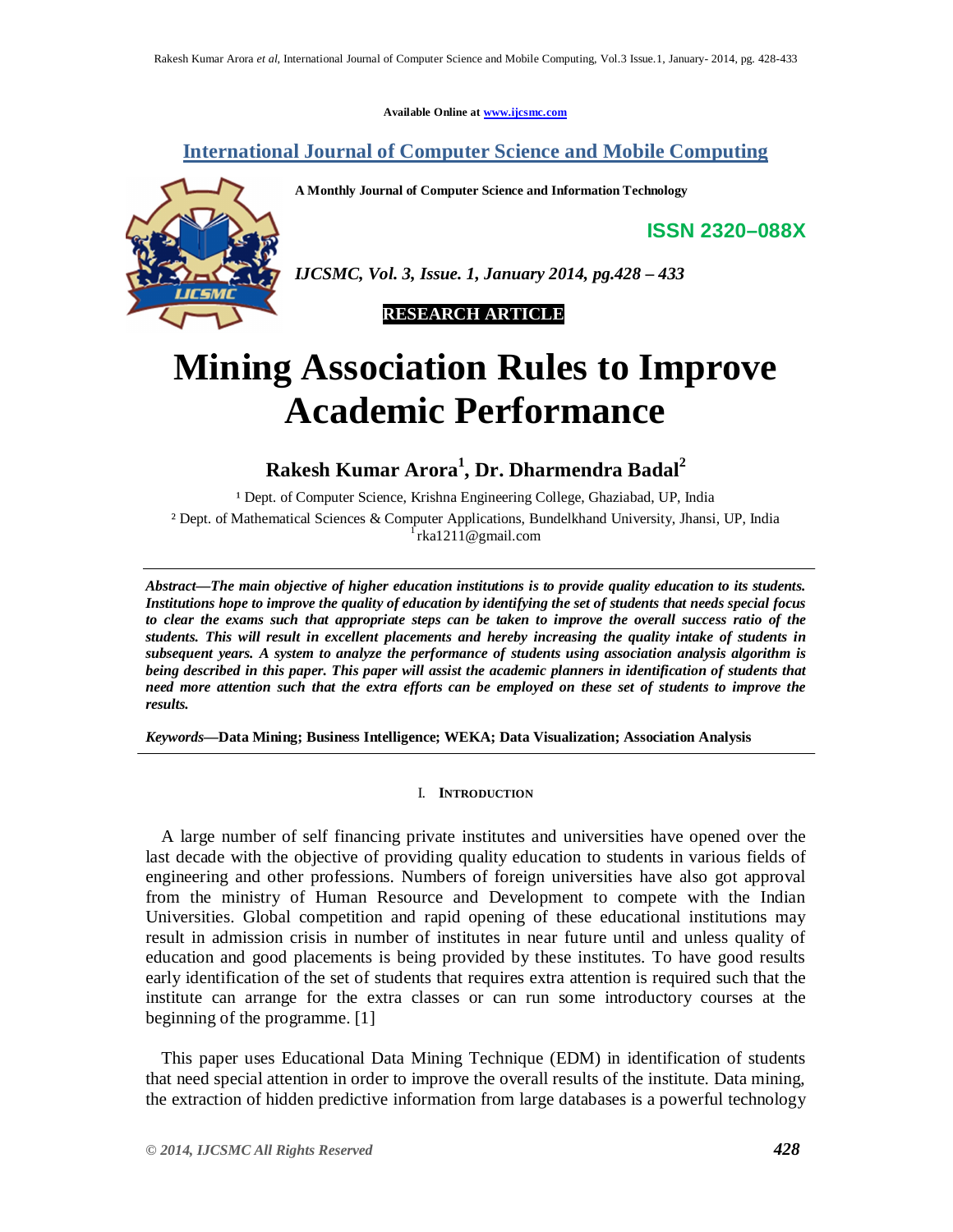with great potential to help head of departments in the institutes in distribution of subjects. It discovers information within the data that queries and reports can't effectively reveal. After gathering data submitted by students at the time of admission regarding the percentage of marks obtained in graduation and from the faculties regarding the percentage of marks obtained in post-graduation, data mining technique need to be applied to identify set of students in subsequent years that need more focus in order to improve their result in post graduation[6][7].

With the help of data mining techniques, such as clustering, decision tree or association analysis it is possible to discover the key characteristics from the details of students and possibly use those characteristics for future prediction. This paper presents association analysis algorithm as a simple and efficient tool to analyze the students details collected over the years such that effective measures can be taken in subsequent semesters.

#### II. **METHODOLOGY**

Association analysis is useful for discovering interesting relationships hidden in large data set. The uncovered relationships are represented in the form of association rules.[2] A common strategy adopted by many association rule mining algorithms is to divide the problem in two subtasks[2]

- 1. Frequent Itemset Generation The main objective is to find all the itemsets that satisfy the minsupport threshold. These itemsets are called frequent itemsets.
- 2. Rule Generation Its objective is to extract all the high confidence rules from frequent itemsets found in previous step.

#### III. **APRIORI ALGORITHM**

Apriori is a seminal algorithm proposed by R. Agarwal and R. Srikant in 1994 for mining frequent itemsets for Boolean association rules. The name of the algorithm is based on the fact that the algorithm uses prior knowledge of frequent itemset properties. The following lines state the steps in generating frequent itemset in Apriori algorithm.[3]

Let  $C_k$  be a candidate itemset of size  $k$  and  $L_k$  as a frequent itemset of size  $k$ . The main steps of iteration are:

1. Find frequent set *Lk-1*

2. Join step:  $C_k$  is generated by joining  $L_{k-1}$  with itself(cartesian product  $L_{k-1}$  x  $L_{k-1}$ )

3. Prune step (apriori property): Any (*k − 1*) size itemsetthat is not frequent cannot be a

subset of a frequent *k* size itemset, hence should be removed

4. Frequent set *Lk* has been achieved [3]

Fig 1: Apriori Algorithm

The analysis using association analysis is being done with the help of WEKA tool. WEKA, formally called Waikato Environment for Knowledge Learning supports many different standard data mining tasks such as data preprocessing, classification, clustering, regression, visualization and feature selection. WEKA is an open source application that is freely available under the GNU general public license agreement. Originally written in C the WEKA application has been completely rewritten in Java and is compatible with almost every computing platform. It is user friendly with a graphical interface that allows for quick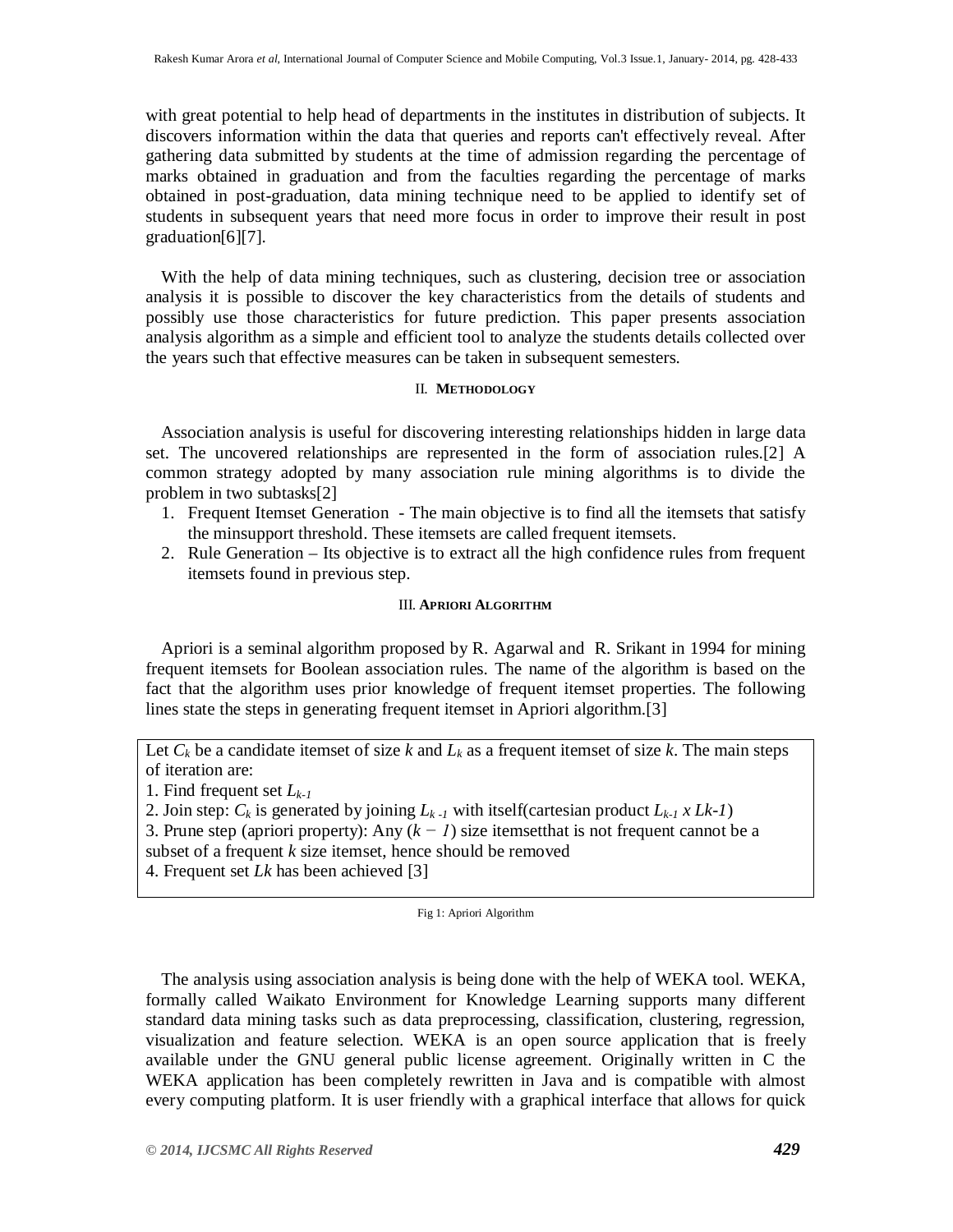set up and operation. WEKA operates on the predication that the user data is available as a flat file or relation, this means that each data object is described by a fixed number of attributes that usually are of a specific type, normal alpha-numeric or numeric values. The WEKA application allows novice users a tool to identify hidden information from database and file systems with simple to use options and visual interfaces. [4]

#### IV. **RESULTS**

The model was applied on students that have taken admission in MCA department in year 2010 in reputed Engineering College of Ghaziabad. The analysis is being performed on the basis of percentage of marks obtained by these students in graduation and post graduation (MCA). The minimum requirement for a candidate to take admission in MCA is that a candidate should be graduate and should have mathematics as subject either at XII level or at graduate level. It indicates that students that are not from computer science background can also take admission in MCA course. The numbers of students involved in analysis are 61 .The performance of students is compared by associating the following grades with various percentage intervals as represented in Table 1.

| Percentage           | Grades                |
|----------------------|-----------------------|
| 75 and above         | A                     |
| $70 - 74$            | B                     |
| $\overline{65} - 69$ | $\overline{\text{C}}$ |
| $60 - 64$            | D                     |
| $55 - 59$            | E                     |
| $50 - 54$            | F                     |
| Below 50             | F                     |

| <b>TABLE I</b>    |
|-------------------|
| PERFORMANCE INDEX |

The details for students of MCA Batch (2010-2013) are represented in Fig. 2. The batch considered for analysis consists of 32 students from computer science background and 29 students from non computer science background.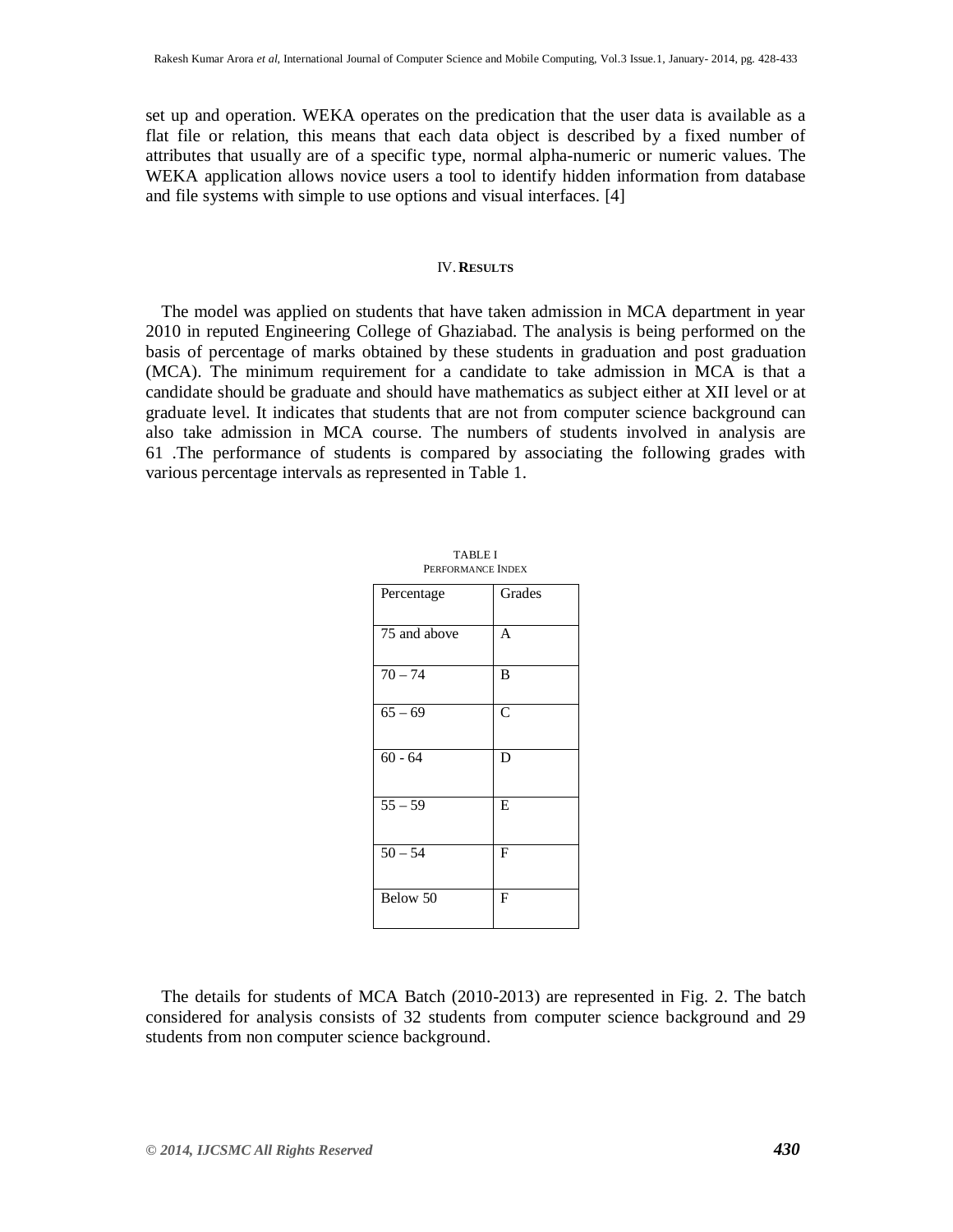| $\mathbf{X}$                     |                                                                                                     |                                                                     | 2010.xls [Compatibility Mode] - Microsoft Excel (Product Activation Failed) |                                                                |                                                                                              | - 6<br>$\Sigma$                                                                                                                                                                                                                                                                                                                         |
|----------------------------------|-----------------------------------------------------------------------------------------------------|---------------------------------------------------------------------|-----------------------------------------------------------------------------|----------------------------------------------------------------|----------------------------------------------------------------------------------------------|-----------------------------------------------------------------------------------------------------------------------------------------------------------------------------------------------------------------------------------------------------------------------------------------------------------------------------------------|
| File<br>Home                     | Page Layout<br>Insert                                                                               | Formulas<br>Data<br>Review                                          | View<br>Add-Ins<br>Acrobat                                                  | Team                                                           |                                                                                              | $\begin{picture}(150,10) \put(0,0){\line(1,0){155}} \put(150,0){\line(1,0){155}} \put(150,0){\line(1,0){155}} \put(150,0){\line(1,0){155}} \put(150,0){\line(1,0){155}} \put(150,0){\line(1,0){155}} \put(150,0){\line(1,0){155}} \put(150,0){\line(1,0){155}} \put(150,0){\line(1,0){155}} \put(150,0){\line(1,0){155}} \put(150,0){\$ |
| ¥<br>Calibri<br>à.<br>Paste<br>J | $*$ 11 $*$ A <sup>*</sup> A <sup>*</sup><br>$\Box$ * $\triangle$ * $\Delta$ *<br>$B$ $I$ $U$ $\sim$ | $\exists$<br>$\equiv \equiv \boxed{=}$ $\frac{1}{2}$<br>画面画像館<br>쿌- | General<br>山线<br>$6.0$ .00<br>0.4 00.<br>$$ - % - $$                        | Conditional Format<br>Cell<br>Formatting * as Table * Styles * | $\frac{a}{b}$ Insert $\star$<br>Delete *<br>$\overline{\bullet}$ .<br>Format *<br>$Q_{\tau}$ | $\Sigma$ + $A$<br>Â<br>Sort & Find &<br>Filter v Select v                                                                                                                                                                                                                                                                               |
| Clipboard <b>Is</b>              | Font<br>$\overline{\mathrm{b}}$                                                                     | Alignment<br>$-\frac{1}{M}$                                         | Number<br>$\overline{\mathfrak{h}_d}$                                       | Styles                                                         | Cells                                                                                        | Editing                                                                                                                                                                                                                                                                                                                                 |
| D <sub>59</sub>                  | $f_x$ C<br>$\mathbf{v}$ (=                                                                          |                                                                     |                                                                             |                                                                |                                                                                              | $\checkmark$<br>$=$                                                                                                                                                                                                                                                                                                                     |
| $\mathsf{A}$<br>4                | B                                                                                                   | C                                                                   | D                                                                           | E<br>F                                                         | G                                                                                            | H<br>$\mathbf{I}$<br>Á                                                                                                                                                                                                                                                                                                                  |
| RollNo<br>1                      | Graducation Stream                                                                                  | <b>Graducation Grade</b>                                            | Post Graduate Grade                                                         |                                                                |                                                                                              |                                                                                                                                                                                                                                                                                                                                         |
| MCA01<br>$\overline{2}$          | <b>CS</b>                                                                                           | A                                                                   | D                                                                           |                                                                |                                                                                              |                                                                                                                                                                                                                                                                                                                                         |
| MCA02<br>3                       | CS                                                                                                  | С                                                                   | D                                                                           |                                                                |                                                                                              |                                                                                                                                                                                                                                                                                                                                         |
| MCA03<br>4                       | NON_CS                                                                                              | C                                                                   | C                                                                           |                                                                |                                                                                              |                                                                                                                                                                                                                                                                                                                                         |
| MCA04<br>5                       | CS                                                                                                  | A                                                                   | D                                                                           |                                                                |                                                                                              | $\equiv$                                                                                                                                                                                                                                                                                                                                |
| MCA05<br>6<br>7 MCA06            | NON_CS                                                                                              | C                                                                   | D<br>С                                                                      |                                                                |                                                                                              |                                                                                                                                                                                                                                                                                                                                         |
| MCA07<br>8                       | NON CS<br>CS                                                                                        | С<br>C                                                              | D                                                                           |                                                                |                                                                                              |                                                                                                                                                                                                                                                                                                                                         |
| 9 MCA08                          | <b>CS</b>                                                                                           | D                                                                   | D                                                                           |                                                                |                                                                                              |                                                                                                                                                                                                                                                                                                                                         |
| 10 MCA09                         | <b>CS</b>                                                                                           | D                                                                   | D                                                                           |                                                                |                                                                                              |                                                                                                                                                                                                                                                                                                                                         |
| 11 MCA10                         | NON CS                                                                                              | C                                                                   | D                                                                           |                                                                |                                                                                              |                                                                                                                                                                                                                                                                                                                                         |
| 12 MCA11                         | NON CS                                                                                              | C                                                                   | D                                                                           |                                                                |                                                                                              |                                                                                                                                                                                                                                                                                                                                         |
| 13 MCA12                         | NON CS                                                                                              | C                                                                   | C                                                                           |                                                                |                                                                                              |                                                                                                                                                                                                                                                                                                                                         |
| 14 MCA13                         | CS                                                                                                  | D                                                                   | D                                                                           |                                                                |                                                                                              |                                                                                                                                                                                                                                                                                                                                         |
| 15 MCA14                         | $\mathsf{CS}\phantom{0}$                                                                            | D                                                                   | C                                                                           |                                                                |                                                                                              |                                                                                                                                                                                                                                                                                                                                         |
| 16 MCA15                         | NON CS                                                                                              | C                                                                   | D                                                                           |                                                                |                                                                                              |                                                                                                                                                                                                                                                                                                                                         |
| 17 MCA16                         | NON_CS                                                                                              | C                                                                   | D                                                                           |                                                                |                                                                                              |                                                                                                                                                                                                                                                                                                                                         |
| 18 MCA17                         | CS                                                                                                  | D                                                                   | C                                                                           |                                                                |                                                                                              |                                                                                                                                                                                                                                                                                                                                         |
| 19 MCA18                         | CS                                                                                                  | D                                                                   | А                                                                           |                                                                |                                                                                              |                                                                                                                                                                                                                                                                                                                                         |
| 20 MCA19                         | NON CS                                                                                              | C                                                                   | C                                                                           |                                                                |                                                                                              |                                                                                                                                                                                                                                                                                                                                         |
| 21 MCA20                         | NON CS                                                                                              | C                                                                   | D                                                                           |                                                                |                                                                                              |                                                                                                                                                                                                                                                                                                                                         |
| 22 MCA21                         | CS                                                                                                  | A                                                                   | D                                                                           |                                                                |                                                                                              |                                                                                                                                                                                                                                                                                                                                         |
| 23 MCA22                         | CS                                                                                                  | D                                                                   | A                                                                           |                                                                |                                                                                              |                                                                                                                                                                                                                                                                                                                                         |
| 24 MCA23                         | NON CS                                                                                              | C                                                                   | D                                                                           |                                                                |                                                                                              |                                                                                                                                                                                                                                                                                                                                         |
| 25 MCA24                         | CS                                                                                                  | D                                                                   | D                                                                           |                                                                |                                                                                              |                                                                                                                                                                                                                                                                                                                                         |
| 26 MCA25                         | $\sim$<br>H + ▶ H Sheet1 Sheet2 Sheet3 2                                                            | D.                                                                  | $\Delta$<br>$\mathbb{R}$                                                    |                                                                | <b>III</b>                                                                                   | $\blacktriangleright$ $  $                                                                                                                                                                                                                                                                                                              |
| Ready                            |                                                                                                     |                                                                     |                                                                             |                                                                | ■□凹 100% ←                                                                                   | $\left( +\right)$                                                                                                                                                                                                                                                                                                                       |
| <b>Start</b>                     | tocal Disk (D:)<br><b>F</b> III                                                                     | M2 Microsof ▼                                                       | 107 apriori.pd<br>all WebSite1 -                                            | Microsoft Ex                                                   | $\mathbf{R}$ $\mathbf{C}$                                                                    | Dcc + 23 PM                                                                                                                                                                                                                                                                                                                             |

Fig 2: Sample Database of students

The data file normally used by WEKA is in ARFF (Attribute-Relation File Format) file format, which consist of special tags to indicate different things in the data file. Figure 2 shows the sample view of dataset and Figure 3 shows the ARFF format of desired dataset. To convert an Excel format into ARFF format an Excel to ARFF convertor is being used.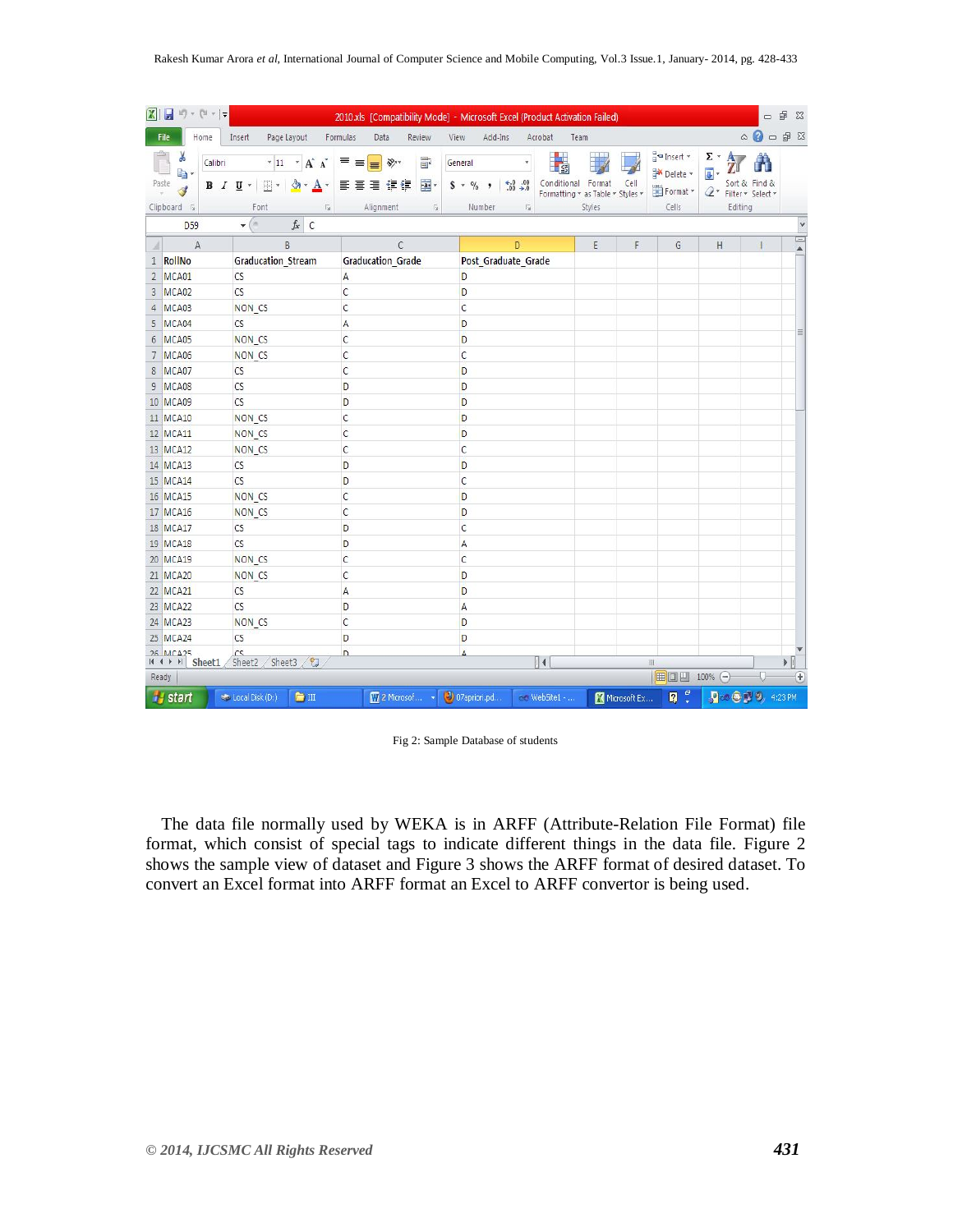#### Rakesh Kumar Arora *et al*, International Journal of Computer Science and Mobile Computing, Vol.3 Issue.1, January- 2014, pg. 428-433

|       |                                                                                                                                                                                                                                         | Excel2Arff Converter V. 1.0 -Beta                                                                                                                                                                   |                      |                                     |                          |                                                |                                        |                                                                                                                                                                                                                                                                                                                                                                                                |                                         | $\ .\ $ a $\ $ $\times$ |
|-------|-----------------------------------------------------------------------------------------------------------------------------------------------------------------------------------------------------------------------------------------|-----------------------------------------------------------------------------------------------------------------------------------------------------------------------------------------------------|----------------------|-------------------------------------|--------------------------|------------------------------------------------|----------------------------------------|------------------------------------------------------------------------------------------------------------------------------------------------------------------------------------------------------------------------------------------------------------------------------------------------------------------------------------------------------------------------------------------------|-----------------------------------------|-------------------------|
|       | File Path (*.xls) D:\r\III\2010.xls                                                                                                                                                                                                     |                                                                                                                                                                                                     |                      | Sheet Name Sheet1<br>弩              |                          | Load Data Source   Clear Variable Lists   VIII |                                        |                                                                                                                                                                                                                                                                                                                                                                                                |                                         |                         |
|       | RollNo                                                                                                                                                                                                                                  | Graducation Stream                                                                                                                                                                                  |                      | Graducation Grade Post Graduate Gra | $\blacktriangle$         |                                                |                                        |                                                                                                                                                                                                                                                                                                                                                                                                |                                         |                         |
| ▶     | MCA01                                                                                                                                                                                                                                   | <b>CS</b>                                                                                                                                                                                           | A                    | D                                   |                          |                                                |                                        |                                                                                                                                                                                                                                                                                                                                                                                                |                                         |                         |
|       | MCA02                                                                                                                                                                                                                                   | CS                                                                                                                                                                                                  | Ċ                    | D                                   |                          |                                                |                                        |                                                                                                                                                                                                                                                                                                                                                                                                |                                         |                         |
|       | MCA03                                                                                                                                                                                                                                   | NON CS                                                                                                                                                                                              | C                    | Ċ                                   |                          | Variables<br>RollNo                            |                                        | Variable Name & Type                                                                                                                                                                                                                                                                                                                                                                           | Selected Variables<br>RollNo(S)0        |                         |
|       | MCA04                                                                                                                                                                                                                                   | <b>CS</b>                                                                                                                                                                                           | A                    | D                                   |                          |                                                | Graducation_Stream                     |                                                                                                                                                                                                                                                                                                                                                                                                | Graducation_Stream                      |                         |
|       | MCA05                                                                                                                                                                                                                                   | NON_CS                                                                                                                                                                                              | c                    | D                                   |                          |                                                | Graducation Grade<br>Post Graduate Gra | Post Graduate Grade                                                                                                                                                                                                                                                                                                                                                                            | Graducation Gradel<br>Post Graduate Gra |                         |
|       | MCA06                                                                                                                                                                                                                                   | NON CS                                                                                                                                                                                              | c                    | Ċ                                   |                          |                                                |                                        | String<br>$\checkmark$                                                                                                                                                                                                                                                                                                                                                                         |                                         |                         |
|       | MCA07                                                                                                                                                                                                                                   | CS                                                                                                                                                                                                  | C                    | D                                   |                          |                                                |                                        |                                                                                                                                                                                                                                                                                                                                                                                                |                                         |                         |
|       | MCA08                                                                                                                                                                                                                                   | CS                                                                                                                                                                                                  | D                    | D                                   |                          |                                                | $Add$ $>$                              |                                                                                                                                                                                                                                                                                                                                                                                                |                                         |                         |
|       | MCA09                                                                                                                                                                                                                                   | CS                                                                                                                                                                                                  | D                    | D                                   |                          |                                                |                                        | << Remove                                                                                                                                                                                                                                                                                                                                                                                      |                                         |                         |
|       | MCA10                                                                                                                                                                                                                                   | NON_CS                                                                                                                                                                                              | Ċ                    | D                                   |                          |                                                |                                        |                                                                                                                                                                                                                                                                                                                                                                                                |                                         |                         |
|       | MCA11                                                                                                                                                                                                                                   | NON CS                                                                                                                                                                                              | c                    | D                                   |                          |                                                |                                        |                                                                                                                                                                                                                                                                                                                                                                                                |                                         |                         |
|       | MCA12                                                                                                                                                                                                                                   | NON CS                                                                                                                                                                                              | c                    | Ċ                                   |                          |                                                |                                        |                                                                                                                                                                                                                                                                                                                                                                                                |                                         |                         |
|       | MCA13                                                                                                                                                                                                                                   | <b>CS</b>                                                                                                                                                                                           | D                    | D                                   |                          |                                                |                                        |                                                                                                                                                                                                                                                                                                                                                                                                |                                         |                         |
|       | MCA14                                                                                                                                                                                                                                   | CS.                                                                                                                                                                                                 | n.                   | C.                                  | $\ddot{\phantom{0}}$     | : Name (@relation) 2010                        |                                        | Convert &                                                                                                                                                                                                                                                                                                                                                                                      |                                         |                         |
|       | @attribute RollNo {                                                                                                                                                                                                                     | MCA53.MCA54.MCA55.MCA56.MCA57.MCA58.MCA59.MCA60.MCA61 }<br>@attribute Graducation Stream { CS, NON CS }<br>@attribute Graducation Grade {A,C,D,E,B }<br>@attribute Post Graduate Grade {D,C,A,E,B } |                      |                                     |                          |                                                |                                        | MCA01,MCA02,MCA03,MCA04,MCA05,MCA06,MCA07,MCA08,MCA09,MCA10,MCA11,MCA12,MCA13,MCA14,MCA15,MCA16,MCA18,MCA19,MCA20,MCA21,MCA22,MCA23,MCA24,MCA25,MCA26,MCA26,<br>MCA27,MCA28,MCA29,MCA30,MCA31,MCA32,MCA33,MCA34,MCA35,MCA36,MCA38,MCA38,MCA40,MCA41,MCA42,MCA43,MCA44,MCA45,MCA46,MCA48,MCA48,MCA48,MCA48,MCA48,MCA48,MCA48,MCA48,MCA48,MCA48,MCA48,MCA48,MCA48,MCA48,MCA48,MCA48,MCA48,MCA48, |                                         |                         |
| @data | MCA01.CS.A.D<br>MCA02.CS.C.D<br>MCA03,NON CS,C,C<br>MCA04.CS A.D<br>MCA05,NON CS,C,D<br>MCA06,NON CS.C.C<br>MCA07.CS.C.D<br>MCA08.CS.D.D<br>MCA09.CS.D.D<br>MCA10,NON CS,C,D<br>MCA11,NON_CS,C,D<br>MCA12, NON_CS, C, C<br>MCA13,CS,D,D |                                                                                                                                                                                                     |                      |                                     |                          |                                                |                                        |                                                                                                                                                                                                                                                                                                                                                                                                |                                         | $\checkmark$            |
|       | CeDiyez Excel2Arff Converter                                                                                                                                                                                                            |                                                                                                                                                                                                     |                      |                                     |                          |                                                |                                        |                                                                                                                                                                                                                                                                                                                                                                                                |                                         |                         |
|       | <b>Start</b>                                                                                                                                                                                                                            | tocal Disk (D:)                                                                                                                                                                                     | M New Microsoft Word |                                     | (2) Performance matrix - |                                                | Excel2Arff Converter                   |                                                                                                                                                                                                                                                                                                                                                                                                | $\sigma$<br>$\overline{\mathbf{z}}$     | <b>@ 2 9</b> , 3:39 PM  |

Fig 3: ARFF Format of the sample database of students

| <b>Weka Explorer</b>    |                                                                                                                                                                                             | $ \sigma$ $\mathbf{x}$         |
|-------------------------|---------------------------------------------------------------------------------------------------------------------------------------------------------------------------------------------|--------------------------------|
|                         | Preprocess Classify Cluster Associate Select attributes Visualize                                                                                                                           |                                |
| Associator              |                                                                                                                                                                                             |                                |
| Choose                  | Apriori -N 10 -T 0 -C 0.9 -D 0.05 -U 1.0 -M 0.1 -S -1.0 -c -1                                                                                                                               |                                |
|                         |                                                                                                                                                                                             |                                |
| Start<br>Stop           | Associator output                                                                                                                                                                           | $\hat{\phantom{a}}$            |
| Result list (right-clic | Scheme:<br>weka.associations.Apriori -N 10 -T 0 -C 0.9 -D 0.05 -U 1.0 -M 0.1 -S -1.0 -c -1                                                                                                  |                                |
| 18:14:20 - Apriori      | Relation:<br>fac                                                                                                                                                                            |                                |
| 18:14:30 - Apriori      | 61<br>Instances:                                                                                                                                                                            |                                |
| 18:20:39 - Apriori      | $\overline{a}$<br>Attributes:                                                                                                                                                               |                                |
|                         | RollNo                                                                                                                                                                                      |                                |
|                         | Graducation Stream<br>Graducation Grade                                                                                                                                                     |                                |
|                         | Post_Graduate_Grade                                                                                                                                                                         |                                |
|                         | === Associator model (full training set) ===                                                                                                                                                |                                |
|                         |                                                                                                                                                                                             |                                |
|                         |                                                                                                                                                                                             |                                |
|                         | Apriori                                                                                                                                                                                     |                                |
|                         |                                                                                                                                                                                             |                                |
|                         | Minimum support: 0.1 (6 instances)                                                                                                                                                          |                                |
|                         | Minimum metric <confidence>: 0.9</confidence>                                                                                                                                               |                                |
|                         | Number of cycles performed: 18                                                                                                                                                              |                                |
|                         |                                                                                                                                                                                             |                                |
|                         | Generated sets of large itemsets:                                                                                                                                                           |                                |
|                         |                                                                                                                                                                                             |                                |
|                         | Size of set of large itemsets L(1): 8                                                                                                                                                       |                                |
|                         | Size of set of large itemsets L(2): 11                                                                                                                                                      |                                |
|                         |                                                                                                                                                                                             |                                |
|                         | Size of set of large itemsets L(3): 3                                                                                                                                                       |                                |
|                         |                                                                                                                                                                                             |                                |
|                         | Best rules found:                                                                                                                                                                           |                                |
|                         |                                                                                                                                                                                             |                                |
|                         | 1. Graducation Grade=D Post Graduate Grade=C 11 ==> Graducation Stream=CS 11<br>conf: (1)<br>2. Graducation Grade=C Post Graduate Grade=D 10 ==> Graducation Stream=NON CS 9<br>conf: (0.9) |                                |
|                         |                                                                                                                                                                                             |                                |
|                         |                                                                                                                                                                                             |                                |
|                         |                                                                                                                                                                                             |                                |
| <b>Status</b>           |                                                                                                                                                                                             |                                |
| OK                      |                                                                                                                                                                                             | Log                            |
| <b>B</b> start          | <b>Fil</b> 2 Windows Explorer<br>- Microsoft Excel (Prod<br>M New Microsoft Word<br>2 Java(TM) Platfor<br>≂∎                                                                                | $R^{\sigma}$<br>619<br>6:21 PM |

The results generated using WEKA is represented using Fig 4.

Fig 4: Output generated using WEKA